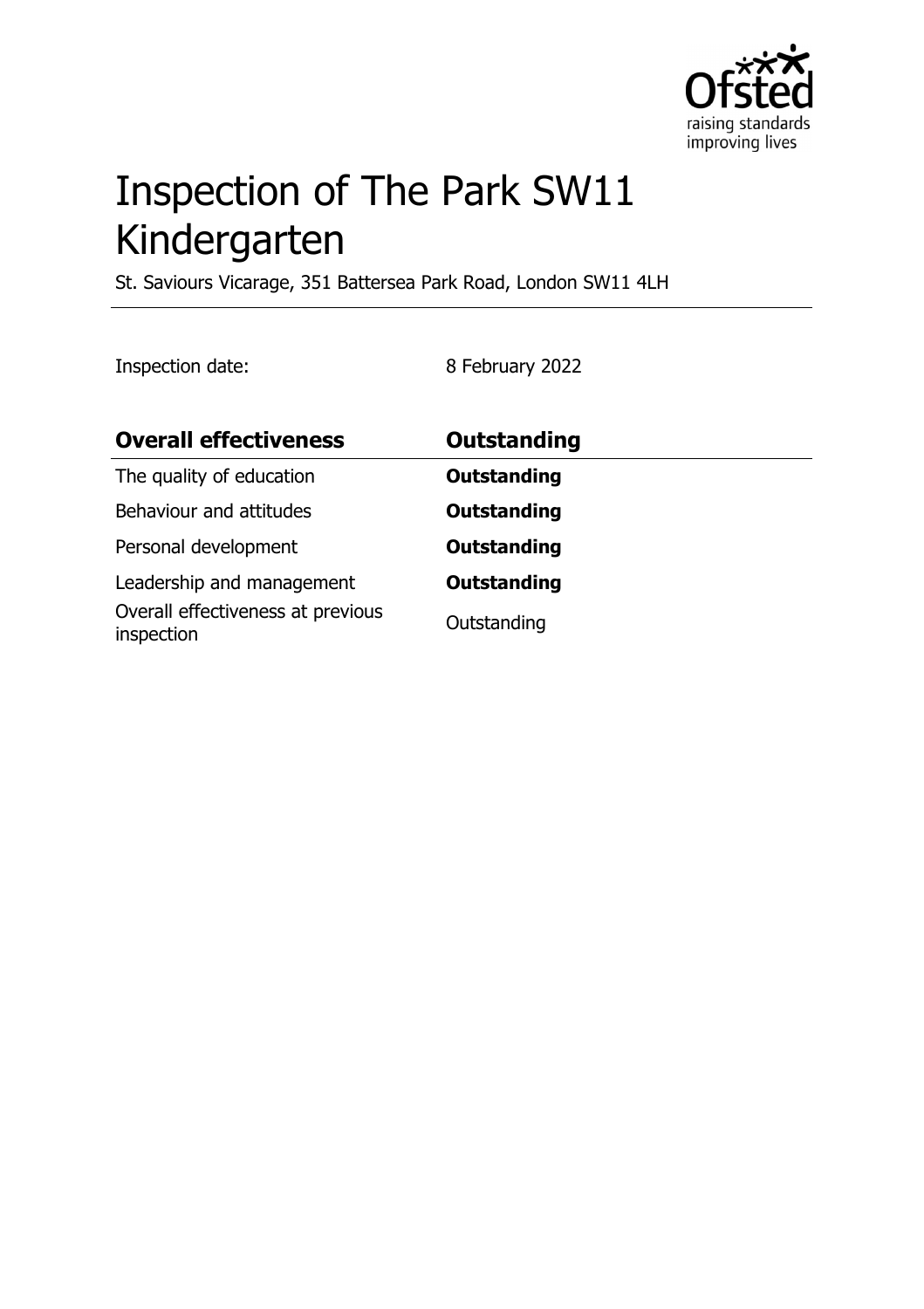

# **What is it like to attend this early years setting?**

#### **The provision is outstanding**

Children are happy and safe as they thrive at this setting. Staff have exceptionally high expectations of all children within an ambitious curriculum. Children join in planned activities with great enthusiasm. Children eagerly enter the setting confident in the knowledge that there will be something exciting or interesting for them to do. They concentrate for very long periods, becoming fully engrossed and gaining a wealth of skills and knowledge. For example, children have great fun cutting cooked spaghetti as they practise their scissor skills. This supports children to develop their coordination and strength in their hands.

Children are independent learners. They are settled and make excellent use of the freedom they have to explore the wonderful resources and books to choose from. For example, children enjoy joining their friends to compare and measure the water they collect using pipettes to fill their cylinder tubes. Children's behaviour is impeccable. They are happy, calm, friendly and develop some mature social skills for their ages. Younger children share, take turns and show great kindness to each other. Older children are excellent role models and are keen to lend a hand to those that need it. Children develop a love of different styles of music as they join regular ballet sessions. They listen and follow instructions to move their bodies to the music.

#### **What does the early years setting do well and what does it need to do better?**

- $\blacksquare$  Staff are highly skilled and provide a curriculum that helps children to progress through the stages of learning. They embrace children's interests and provide learning that is highly engaging through a sequential curriculum. Children's experiences over time are planned to ensure that they have the essential skills which they need for their move on to school. All children, including those with special educational needs and/or disabilities, make excellent progress.
- $\blacksquare$  Leaders and staff have a thorough knowledge of how children learn. They are very successful in supporting each child to reach their full potential. Staff plan activities and experiences that are precisely targeted to meet children's individual learning needs. Staff's warm and caring interactions give all children confidence to try things for themselves and very successfully promotes their emotional well-being. For example, children use the 'beat baby' to support them emotionally. Children can talk to the toy when upset or need to be calm.
- $\blacksquare$  Staff encourage children to investigate and have a go at activities. This helps children to become inquisitive learners. Children get excited by new activities, becoming fully immersed in what they are learning. For instance, children excitedly test how much water and mud they need for their castle to stand once the bucket is turned over.
- Children's acquisition of language is fully supported by staff. Staff expertly ask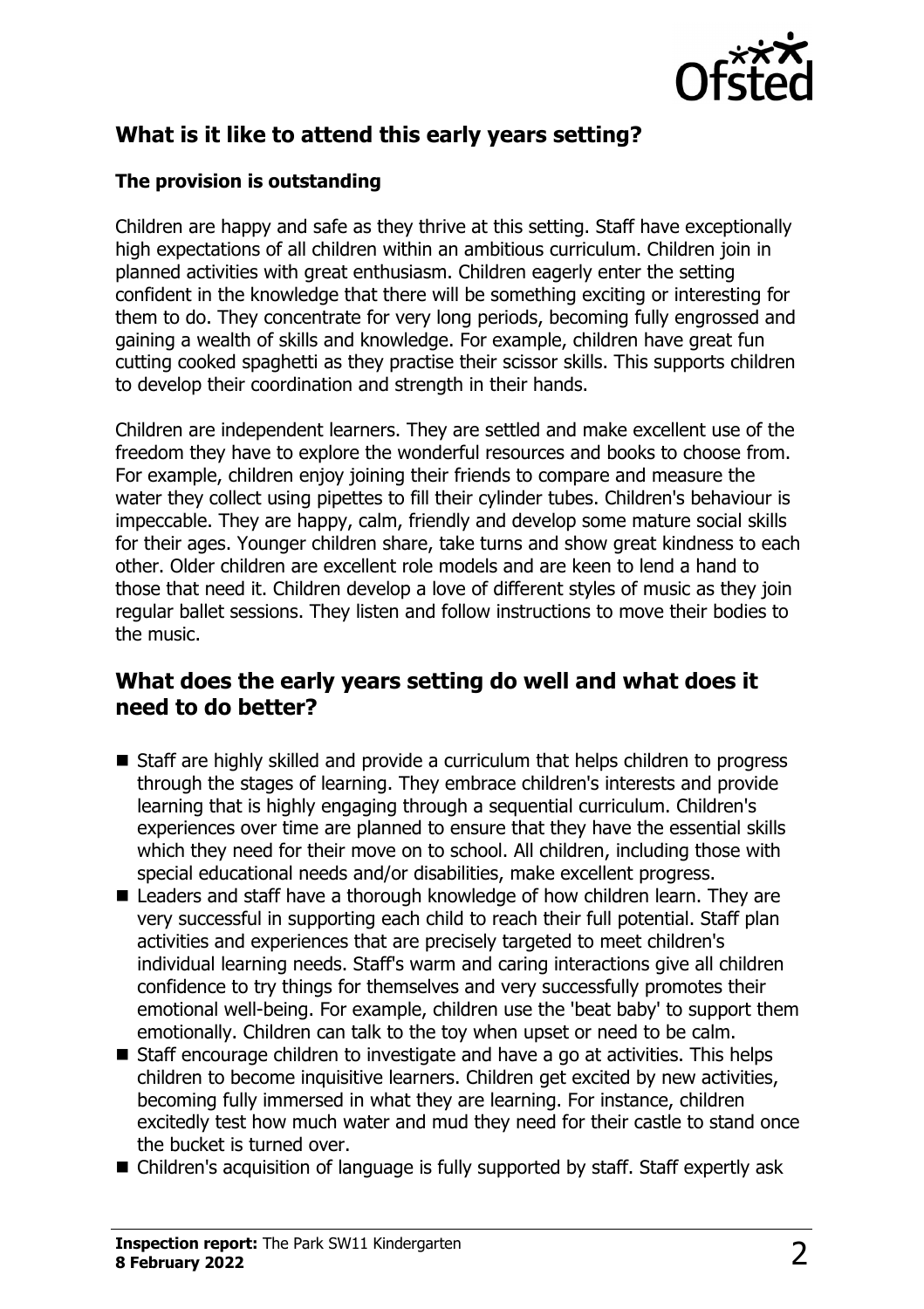

children questions and allow them to think of a range of answers. When children are unsure, staff provide potential answers to promote further discussion. This helps children to become highly skilled thinkers. Staff support children with English as an additional language to develop good speaking skills. For example, staff speak to children in their home language as well as children listening to stories and songs in their home language.

- Staff plan opportunities for children to develop their mathematical skills into all activities. They expertly adapt their teaching to suit children of all abilities. Children eagerly categorise different-sized diamonds from an assortment of gems. They explain to each other that some are so tiny you have to squint to see them. Children enjoy counting as they set plates for snack and sorting measuring sticks in height order.
- $\blacksquare$  Parents compliment the setting. They state that they have nothing but high praise for the setting. Parents are supported from their children's first settling-in visit. Staff ensure that children and parents are happy and comfortable. Parents have confidence in the progress that their children are making. Staff help parents to understand what their children are learning and how to support their future learning.
- Staff support children to develop healthy lifestyles. Children enjoy a range of fruits for snack and healthy lunches from home. Children have plenty of opportunities to be physically active. They enjoy sports and ballet sessions, as well as weekly forest-school sessions. Children are confident at managing risks, such as safely climbing up and down the stairs to the garden.
- Leadership and management are extremely strong. Staff consistently report high levels of support for their well-being. Leaders have effective engagement with staff through supervision sessions and focused actions for professional development. For example, staff have opportunities to undertake a recognised qualification in childcare, as well furthering their training in leadership qualifications. There are strong shared values between leaders and staff. This is evident through the quality of practice, which ensures that children receive the highest quality of education.

## **Safeguarding**

The arrangements for safeguarding are effective.

Leaders and staff have a robust understanding of the possible signs and symptoms of abuse. They have an effective knowledge of a broad range of safeguarding concerns, including extremist beliefs and radicalisation. Staff know how to act swiftly to report any concerns and allegations about adults who may be a risk to children. They regularly attend training and complete courses to ensure that their knowledge is up to date. Leaders have robust recruitment procedures in place to ensure staff's ongoing suitability.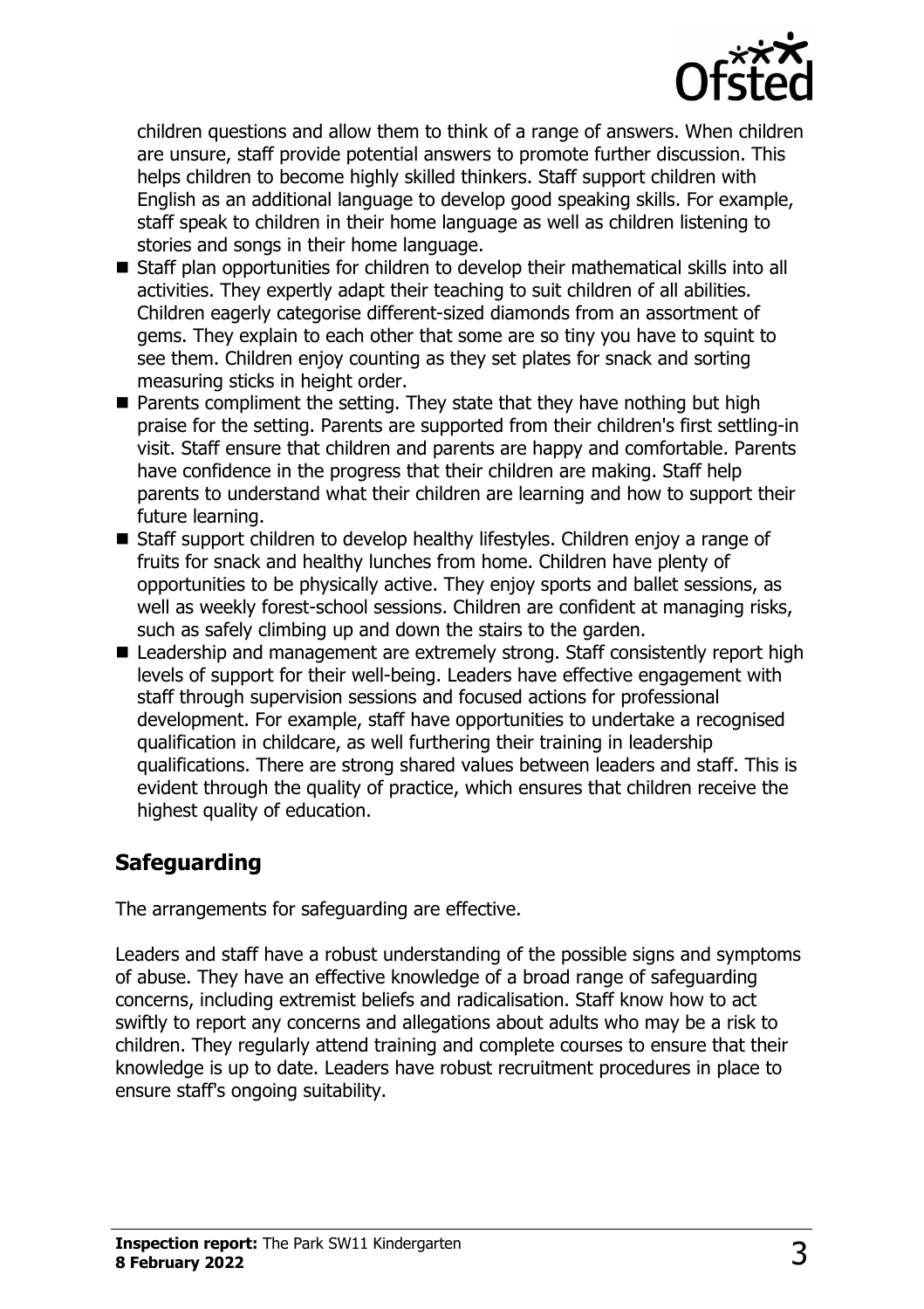

| <b>Setting details</b>                         |                                                                                      |
|------------------------------------------------|--------------------------------------------------------------------------------------|
| Unique reference number                        | EY366818                                                                             |
| <b>Local authority</b>                         | Wandsworth                                                                           |
| <b>Inspection number</b>                       | 10128462                                                                             |
| <b>Type of provision</b>                       | Childcare on non-domestic premises                                                   |
| <b>Registers</b>                               | Early Years Register, Compulsory Childcare<br>Register, Voluntary Childcare Register |
| Day care type                                  | Sessional day care                                                                   |
| Age range of children at time of<br>inspection | 2 to $4$                                                                             |
| <b>Total number of places</b>                  | 30                                                                                   |
| Number of children on roll                     | 22                                                                                   |
| Name of registered person                      | The Kindergartens Limited                                                            |
| Registered person unique<br>reference number   | RP903415                                                                             |
| Telephone number                               | 01622 833 331                                                                        |
| Date of previous inspection                    | 23 October 2013                                                                      |

### **Information about this early years setting**

The Park SW11 Kindergarten is one of 10 pre-school nurseries which are run by The Kindergartens Limited. It registered in 2008. The setting cares for children from the age of two years. It operates during term time, Monday to Friday. The setting offers sessions from 9am until 12.15pm and from 1.15pm and 4pm. The principal holds qualified teacher status. Six staff hold relevant childcare qualifications and one is unqualified. The setting provides funded early education for children aged three and four years.

## **Information about this inspection**

**Inspector** Tracey Murphy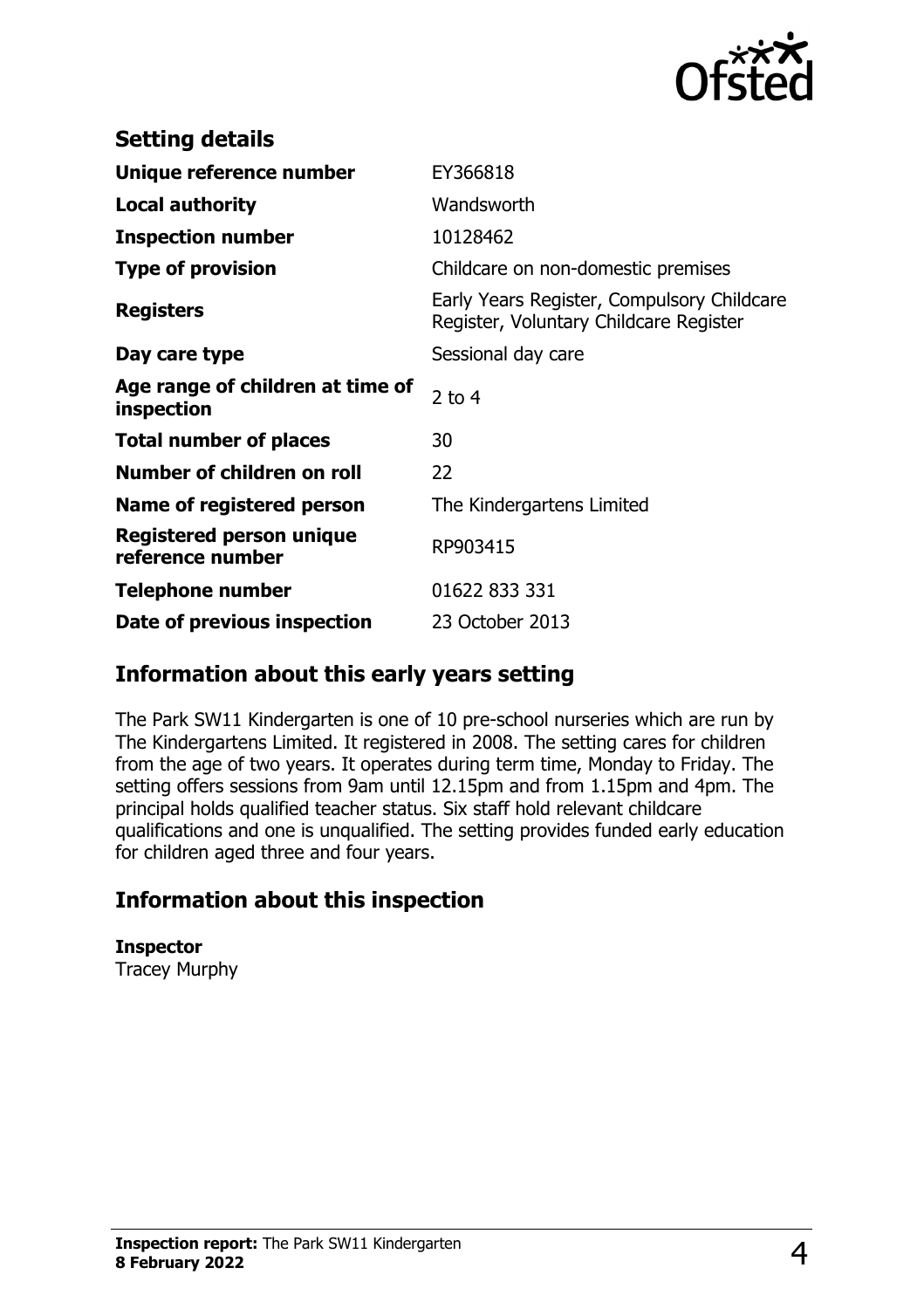

#### **Inspection activities**

- $\blacksquare$  This was the first routine inspection the provider received since the COVID-19 pandemic began. The inspector discussed the impact the pandemic with the provider and has taken that into account in the evaluation of the provider.
- $\blacksquare$  The principal and the inspector completed a learning walk together of all areas of the setting and discussed the early years curriculum.
- $\blacksquare$  Children spoke to the inspector during the inspection.
- $\blacksquare$  The inspector carried out a joint observation of a language activity with the principal.
- $\blacksquare$  The inspector spoke to parents during the inspection and took account of their views.
- $\blacksquare$  The inspector spoke to staff at appropriate times during the inspection.
- $\blacksquare$  The principal showed documentation to the inspector to demonstrate the suitability of staff.

We carried out this inspection under sections 49 and 50 of the Childcare Act 2006 on the quality and standards of provision that is registered on the Early Years Register. The registered person must ensure that this provision complies with the statutory framework for children's learning, development and care, known as the early years foundation stage.

If you are not happy with the inspection or the report, you can [complain to Ofsted](http://www.gov.uk/complain-ofsted-report).